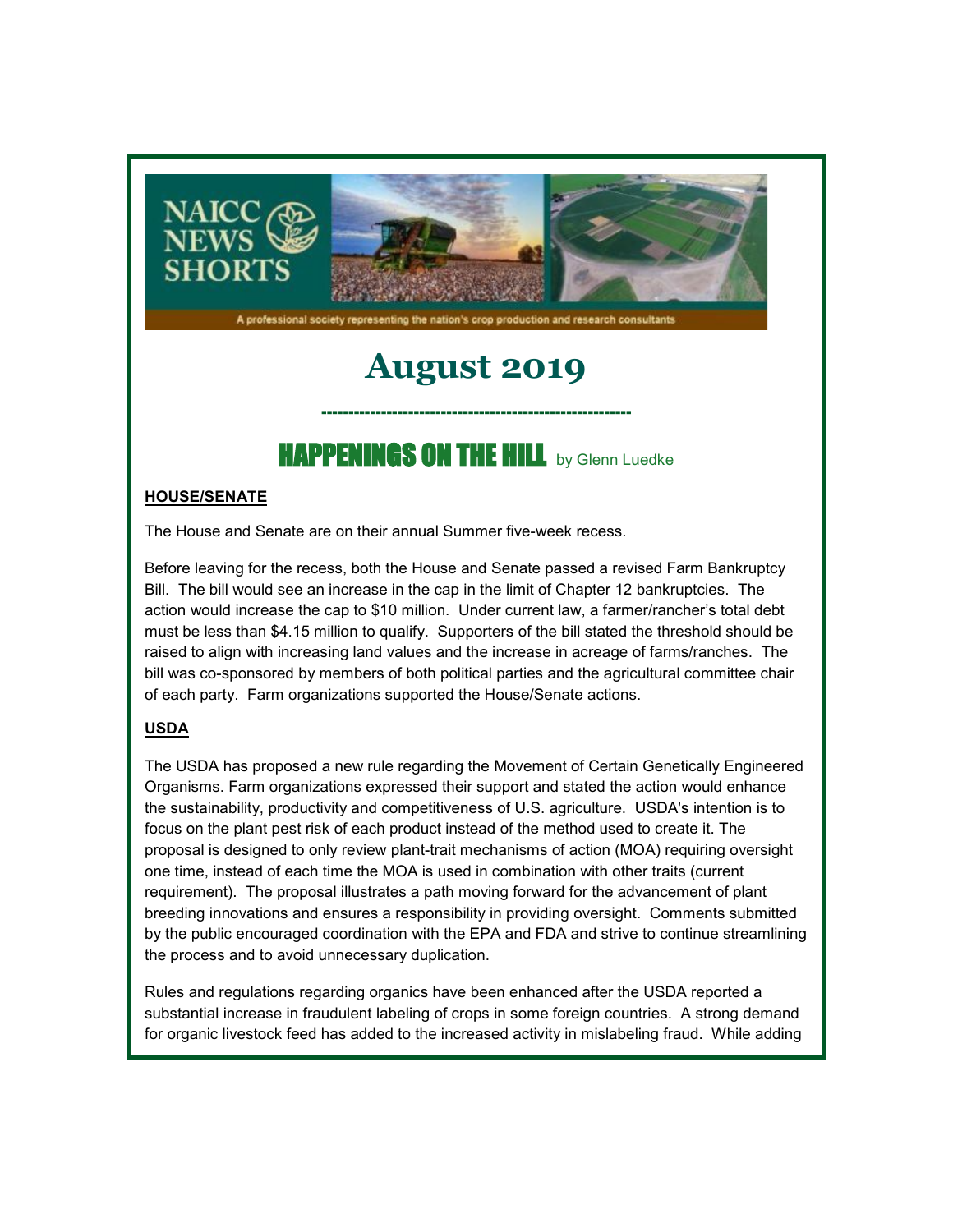scrutiny to imported grain, the USDA wants to ensure that US produced"organics" are meeting the highest standards.

#### **EPA**

On Friday, Aug. 9, EPA issued guidance to registrants of glyphosate to ensure clarity on labeling of the chemical on their products. EPA will no longer approve product labels claiming glyphosate is known to cause cancer – a false claim that does not meet the labeling requirements of the Federal Insecticide, Fungicide, and Rodenticide Act (FIFRA). The State of California's much criticized Proposition 65 has led to misleading labeling requirements for products, like glyphosate, because it misinforms the public about the risks they are facing. This action will ensure consumers have the correct information and is based on EPA's comprehensive evaluation of glyphosate.

The Pesticide Policy Coalition (PPC) responded to the proposed"Pesticides; Draft Revised Method for National Level Endangered Species Risk Assessment Process for Biological Evaluations of Pesticides".

PPC offered the following:

- EPA should use national and state level data from the past five years to identify geographic areas that do not actually receive pesticide applications in spite of being identified as potential use sites.
- EPA should consider utilization of county level data where available to further refine its usage data set.
- EPA may need to examine risk to endangered species from non-agricultural pesticide use and it should consider other sources of data and information and engage stakeholders to inform understanding of non-agricultural pesticide usage practices and where usage is likely to occur.
- EPA proposes to use the Percent Crop Treated (PCT) concept to incorporate usage data in its risk assessment process. PPC cautions that EPA's proposed PCT approach has the potential to grossly overestimate exposure risk to species because it assumes all usage in a potential use site occurs within a species range before extending anywhere outside the range. PPC recommends which methods it will use to determine applications, clarify whether it will calculate PCT using actual usage rather than using label rates and consider using more realistic approaches to determine acreage treated within a species range.
- PPC is concerned that assumptions relied on by EPA in modeling pesticide drift do not reflect reality in the field.
- Use of Probabilistic Methods: PPC believes overly conservative risk estimates that presume anything and everything is at risk do not allow for sound decision-making and selection of appropriate risk mitigation tools (buffer zones, etc.). PPC recommends that EPA include sensitivity analysis in its Probabilistic Risk Assessments approaches to identify the most substantial sources of uncertainty.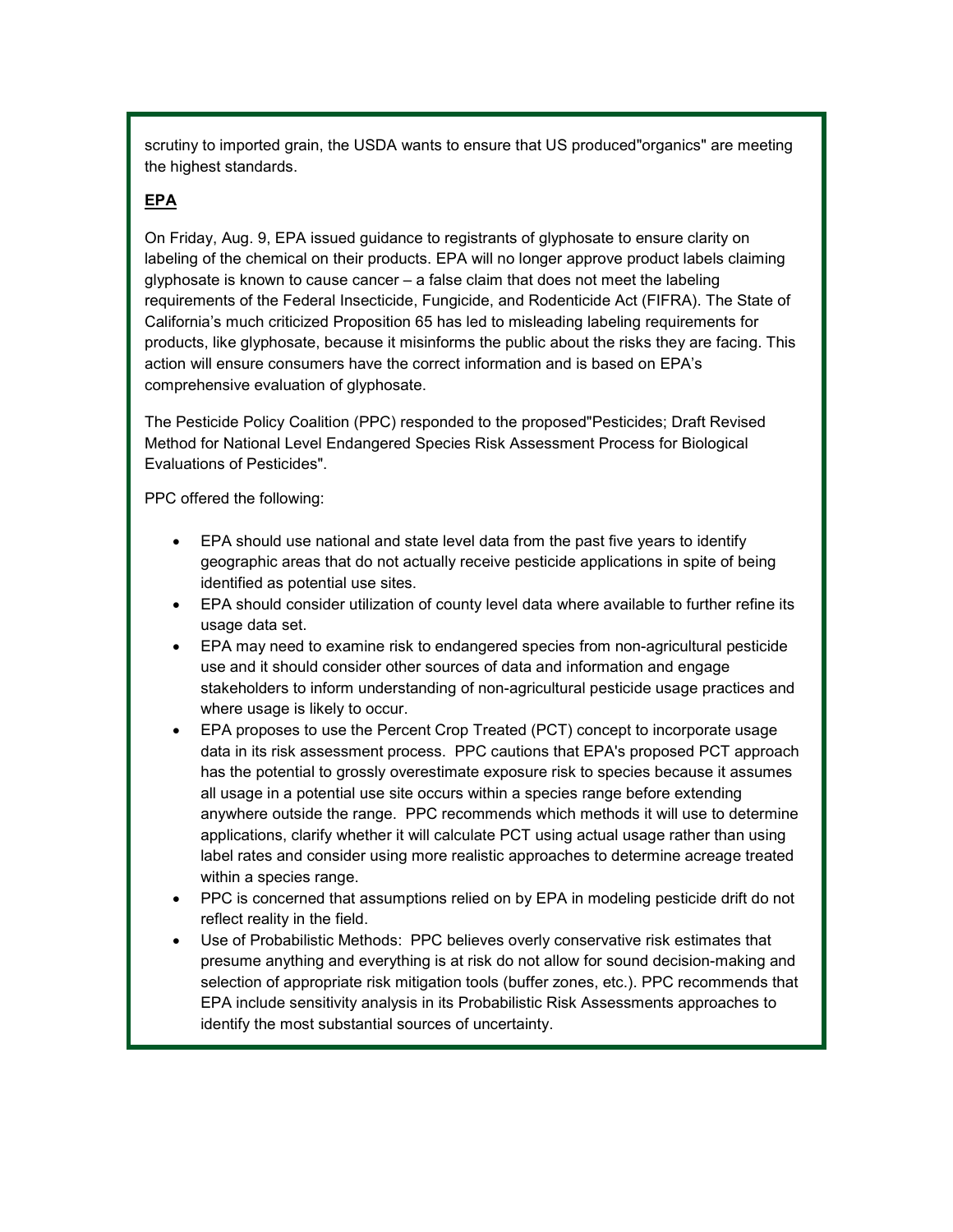- Weight of Evidence Approach (WOE): PPC is encouraged by EPA's WOE approach but considers it short on details in regards to how EPA will weigh and consider each line of evidence in its WOE approach.
- PPC encourages EPA to include clear explanations of sources,directional implications, and magnitude of uncertainty in its Biological Evaluations and make clear that any risk assessment will include some amount of uncertainty and that uncertainty does not equate to risk.

EPA is considering labeling biostimulants as pesticides requiring similar regulatory oversight. EPA suggested that fertilizers and other inputs approved for organic agriculture be classified as pesticides and therefore be subject to EPA/FIFRA regulations. EPA guidance specifically identifies naturally-occurring ingredients as "plant regulators" and therefore subject to EPA/FIFRA regulations. Many organic growers consider this action as inappropriate because the use of these generic raw materials as a fertilizer ingredient is quite extensive and should not trigger any oversight under FIFRA simply because of their presence in a product or formulations.

NAICC LEADERSHIP PROGRAM information and applications are available on the NAICC website and by clicking on **[LEADERSHIP PROGRAM](https://naicc.wildapricot.org/EmailTracker/LinkTracker.ashx?linkAndRecipientCode=8I5g0RFbdPt1rvS3wJqQpRdhoRWVPO89LhP3LoKneDAEQsG5RJ%2fL4eWu0e0hXPRsJ1RlDrbNNEOGFBVTSeQ%2faH5ULY0rdGldQrj56VblclE%3d)**. The purpose of the NAICC Leadership Program is to help ensure agricultural sustainability by facilitating the growth of new leaders within NAICC and the crop consulting, research consulting and quality assurance professions. NAICCLP consists of four modules designed to broaden the participant's knowledge of NAICC and develop their leadership abilities.

**------------------------------------**

**------------------------------------**

Nominate your co-worker or peer for the **Consultant of the Year** Award. Information and applications are available on the NAICC website and by clicking on **[CONSULTANT OF THE YEAR](https://naicc.wildapricot.org/EmailTracker/LinkTracker.ashx?linkAndRecipientCode=rgZMImHEvWn2v%2btz7exuH%2bCjKCsQlRkkF9sJPYaRjYPhcafPjdsMlr%2fHXR5Rgcbq4MNRrKQkCHtlLHIaCnk4XfNri%2biUaIuN8lzNurgJqbQ%3d)**. This important honor is bestowed yearly on three exemplary leaders within our industry. Our intent is to single out and express our appreciation for the hard work and dedication of top consultants.

Richard L. Jensen, Ph.D. Memorial Scholarships applications and information is available on the NAICC and FEAE websites and by clicking on **[JENSEN](https://naicc.wildapricot.org/EmailTracker/LinkTracker.ashx?linkAndRecipientCode=pYKCjNvxoD30va01PAW9qSmd0Uk84dot01JnGIzNCqMsnyOby%2bYQBv9DPZ%2fhmYHuuSQQ8%2fjEyn8ZWmxAELAIOFyI4HoMTiVjAmfpSfMRyK8%3d)  [SCHOLARSHIPS](https://naicc.wildapricot.org/EmailTracker/LinkTracker.ashx?linkAndRecipientCode=pYKCjNvxoD30va01PAW9qSmd0Uk84dot01JnGIzNCqMsnyOby%2bYQBv9DPZ%2fhmYHuuSQQ8%2fjEyn8ZWmxAELAIOFyI4HoMTiVjAmfpSfMRyK8%3d)**. Share the application with your summer employees or college students

**------------------------------------**